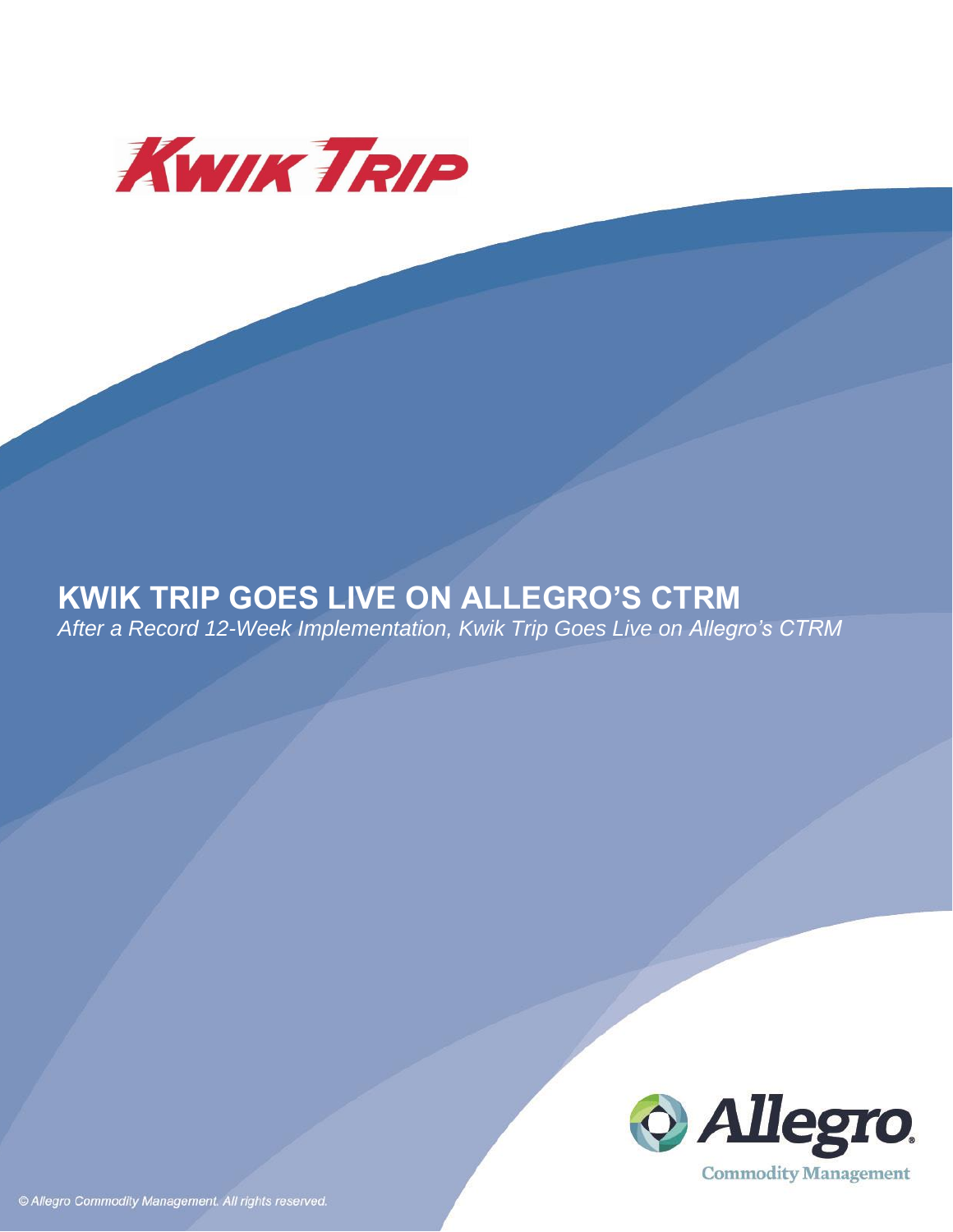



Tel: (214) 237-8132 Tel: (713) 844-6400

Allegro Press Contact: Callie Cady National Contact: Josue Chavez Contact: Josue Chavez Email: [C.Cady@allegrodev.com](mailto:C.Cady@allegrodev.com) Email: [jchavez@mre-consulting.com](mailto:jchavez@mre-consulting.com)

# **KWIK TRIP GOES LIVE ON ALLEGRO'S CTRM**

*After a Record 12-Week Implementation, Kwik Trip Goes Live on Allegro's CTRM*

DALLAS, TX, Oct. 24, 2017 – Allegro Development, Corp., a global leader in commodity trading and risk management (CTRM) software, and MRE Consulting, Ltd. (MRE), a market leading systems integrator, announced today that after an aggressive 12-week implementation, Kwik Trip has gone live on Allegro's Horizon software to manage its refined products marketing, trading and distribution services.

Recently, Kwik Trip enlisted MRE to evaluate its business processes and help create a strategic systems plan. After completing a system selection that included multiple industry leading CTRM solutions, Kwik Trip chose to implement Allegro's cloud enabled, flexible and advanced automated system, which would best complement Kwik Trip's business model and growth strategy. Additionally, Allegro's solution meets Kwik Trip's need for an advanced CTRM platform and product roadmap dedicated to refined products and fuel distribution.

Kwik Trip chose MRE to lead the implementation, which was executed by a team of Allegro and MRE consultants with full support and guidance from the Kwik Trip fuels group. The implementation was completed on budget and in a record 12 weeks. Now that Allegro's solution is deployed, Kwik Trip is equipped to further improve its refined products management from source to delivery through PNL positioning, auditing and accounting.

## **Frank Brienzi, CEO, Allegro Development, Corp.**

"The joint effort from MRE, Kwik Trip and Allegro to implement our software in a twelve-week sprint is an incredible achievement. We look forward to continuing our relationship with these two organizations as we work to further enhance Kwik Trip's commodity trading and risk management processes."

## **Ken Piddington, CIO, MRE Consulting, Ltd.**

"Kwik Trip's selection of Allegro's solution was key to establishing a solid platform for its fuels business. During the implementation, all parties worked together to successfully meet the aggressive phase one timeline. We are excited to continue to work with Allegro to provide the right technology solutions to help Kwik Trip achieve its strategic objectives."

## **Joel Hirschboeck, General Manager of Fuel Marketing & Procurement, Kwik Trip, Inc.**

"We are pleased that the Allegro and MRE Consulting implementation team has made the transition to a new CTRM extremely efficient. The Kwik Trip Team was aggressive and endlessly diligent in their efforts to ensure a successful Go Live prior to our fiscal start. Utilizing Allegro's software to drill down into transaction lifecycles, accounting details, settlements and end of day processing will provide Kwik Trip with a competitive advantage by enhancing our decision-making capabilities."

## **About Kwik Trip, Inc.**

Founded in 1965, Kwik Trip, Inc. is a privately held company that has more than 500 locationsin Wisconsin, Minnesota and Iowa under its various names. Kwik Trip provides fuels, food and dairy products to its



œ allegrodev.com  $\propto$ info@allegrodev.com